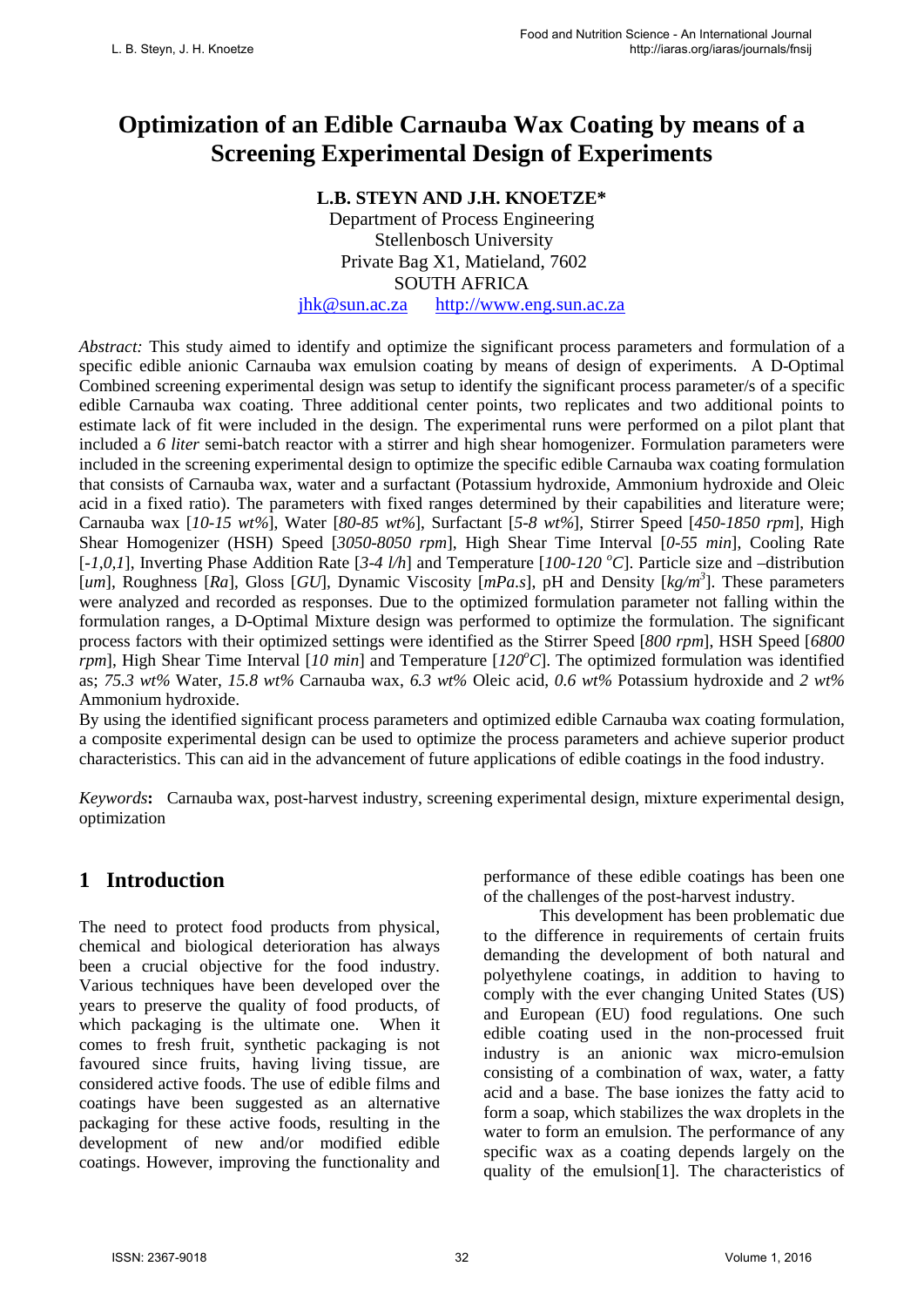emulsions are built into them during the manufacturing process and are not necessarily related to the properties and characteristics of the major ingredients. These characteristics include: appearance, viscosity, dispersibility, stability, wetting- and spreading capability and its particle size [2].

Hagenmaier and co-workers [1,3] studied three preparation methods for edible wax coatings for the fruit industry over a period of more than 10 years. Of the three preparation methods (the pressure method, semi-pressure method and the non-pressure method), the pressure method is most appropriate for Carnauba wax micro-emulsion formulations [3]. It is also a commonly used industrial procedure used for manufacturing microemulsions. Due to very limited literature available on edible Carnauba wax anionic micro-emulsion coatings, Hagenmaier [3] used a trial-and-error process to establish over 150 different formulations. That said there are no complete formulations, significant process parameters or manufacturing procedures for edible Carnauba wax coating published in the open literature.

Experiments on industrial scale is very expensive and therefore a scaled-down 6 litre reactor system (geometrically similar to an industrial plant) was designed and constructed that enabled a design of experiments approach. The aim of this study was to investigate a specific edible anionic Carnauba wax coating by performing experiments on pilot-plant scale. A *6 liter* semibatch bench-scale reactor was used as part of a pilot plant to perform the experiments on (Figure 1). The significant process parameters were identified by means of a D-Optimal Combined screening experimental design. Statistical analyses were performed to optimize both the process- and formulation parameters. Due to the optimized formulation falling outside the ranges set during the screening experiment, the formulation was optimized by means of a D-Optmizal Mixture design. Various responses were measured and recorded for statistical analyses purposes. They include particle size and –distribution [*um*], gloss [*GU*] and roughness [*Ra*]. Because the study was done on a scaled version of an industrial plant it will be relatively easy to implement the findings of this study on the full-scale plant.

# **2 Materials and Methods**

# **2.1 Materials**

Carnauba wax is a vegetable wax produced by the leaves of the Brazilian palm tree. It has a pale yellow to light brown colour and consists mainly of long chained wax esters, -acids and –alcohols [4]. Carnauba wax has a melting point of 80-86°C. The Carnauba wax flakes that were used in this study were acquired from Croda© Chemicals South Africa (Pty).

Oleic acid  $(C_{18}H_{34}O_{21})$  is a fatty acid that naturally occurs in various animal and vegetable fats and oils [5]. It is an odourless light yellow coloured oil. The Oleic acid used in this study was Priolene© 6940 acquired from Croda© Chemicals South Africa (Pty).



**Figure 1: Process Flow Diagram showing the Pilot Plant used during this study** 

A 45% Potassium hydroxide solution was acquired from Protea Chemicals Cape (Pty). A 25% Ammonium hydroxide solution was also acquired form Protea Chemicals Cape (Pty).

# **2.2 Methods**

## **2.2.1 Particle Size and -Distribution**

The droplet size distributions of the Carnauba wax emulsions were determined by means of laser diffraction using a Saturn DigiSizer 5200 Particle Sizer (Micrometrics, UK) with a measuring range of *0.1-1000 µm*. Data from the laser diffraction and polarization intensity differential scattering (PIDS) were combined to calculate the particle size distribution with the Micrometrics© Saturn DigiSizer 5200 V1.10 software. Samples were diluted and measured in distilled water.

## **2.2.2 Roughness**

The roughness (*Ra*) of the dried edible Carnauba wax layers was measured with a portable Time© Roughness tester TR110 (Time©) that was acquired from BAMR© South Africa. The TR110 has an accuracy of *±15%* and a repeatability better than *12%*. The TR110 was calibrated with the roughness test plate supplied with the instrument and set at an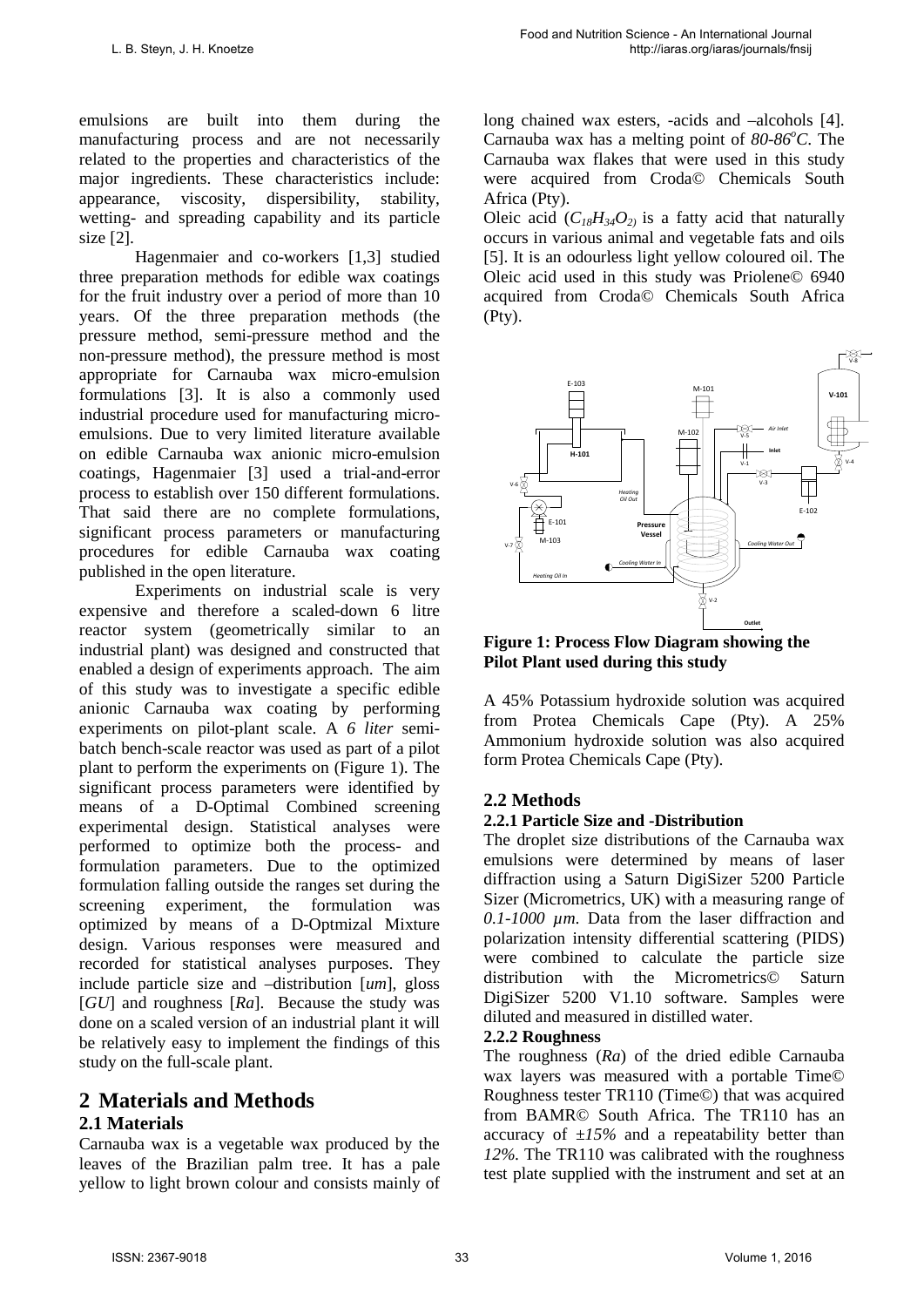evaluation length of *15 mm* (the longest length). An average of *10* readings was recorded for each dried coating.

## **2.2.3 Gloss**

The gloss (*GU*) of the dried edible Carnauba wax layers was measured with a portable GT60 Gloss tester that was acquired from BAMR© South Africa. The GT60 gloss tester measures the gloss at an angle of  $60^\circ$  It has an accuracy of  $\pm 1.5$  GU and a repeatability better than *±0.4 GU*. The GT60 was calibrated with the standard test plate supplied with the instrument. An average of *10* readings were recorded for each dried coating.

## **2.2.4 Dynamic Viscosity**

The viscosity of the Carnauba wax emulsions manufactured throughout this study was measured with a MCR 501 Rheometer (Anton Paar©). It has a wide range of cone and plate tools available. Standard operating procedures were followed to perform viscosity measurements on the Carnauba wax emulsion samples.

## **2.2.5 pH**

A digital pH-meter, which compensates for the effect of temperature, was used in accordance with an EC620131 (glass-body, open pore, for polymer gel applications) pH electrode (Eutech Instruments©) to measure the pH of the Carnauba wax emulsion samples. An average of three pH measurements was taken for each sample.

## **2.2.6 Density**

The density of the Carnauba wax emulsion samples were measured with a calibrated density flask with a fixed volume of *24.873 ml*. A thermometer ensured that the readings were measured at a temperature of *20o C*.

## **2.3 Formulations**

Due to there being both formulation- and process variables, a D-Optimal Mixture design was selected for the screening experiments to evaluate all the factors simultaneously. Guitterez et al. [6] (in their study on Nano-emulsions) evaluated the effects of both the composition variables and preparation variables by means of a mixture design. A fixed ratio of oleic acid:Ammonium hydroxide:Potassium hydroxide was assumed for the screening experimental design. This ratio was published by Hagenmaier [3] as *4.7:2.2:1*. The ranges of each component for the mixture part of the screening experimental design are presented in Table 1 (based on findings by Hagenmaier). To establish an optimal formulation a D-optimal Mixture design was set up which tested the ranges of the water, wax, oleic acid, ammonium hydroxide and potassium hydroxide to yield the optimal formulation. Three additional replicates, three additional points to estimate lack of fit and two additional centre points were included in the design. The candidate points that were selected include the vertices, axial check blends and an overall centroid. The ranges of each of the components were determined from literature and observations made during the experimental runs that were performed. The ranges are presented in Table 2.

#### **Table 1 Formulation Ranges – Screening Experimental Design**

| Component  | <b>Minimum</b><br>$(wt\%)$ | <b>Maximum</b><br>$(wt\%)$ |
|------------|----------------------------|----------------------------|
| Water      |                            | 85                         |
| Wax        |                            | 15                         |
| Surfactant |                            |                            |

#### **Table 2 Formulation Ranges – Mixture Experimental Design**

| Component  | <b>Minimum</b><br>$(wt\%)$ | Maximum<br>$(wt\%)$ |
|------------|----------------------------|---------------------|
| Water      | 75                         | 79.9                |
| Wax        | 15                         | 19.9                |
| Oleic Acid | 3                          | 6.96                |
| Ammonium   | 1.6                        | 3                   |
| Hydroxide  |                            |                     |
| Potassium  | 0.5                        | 1.3                 |
| Hydroxide  |                            |                     |

# **2.4 Statistical analysis**

Statistical analyses were performed using Design Expert® Version 7.1.5 (Stat-Ease, Inc. 2021 East Hennepin Ave., Suite 480, Minneapolis, MN 55413). A D-Optimal Combined design was selected for the screening experiments. A Point Exchange selection, with only the vertices and the overall centroid as design points, were selected. Three additional centre points, two replicates and two additional points to estimate lack of fit were included. To establish an optimal formulation a D-Optimal Mixture design was set up which tested the ranges of the water, wax, oleic acid, ammonium hydroxide and potassium hydroxide to yield the optimal formulation. Three additional replicates, three additional points to estimate lack of fit and two additional centre points were included in the design. The candidate points that were selected include the vertices, axial check blends and an overall centroid.

# **3 RESULTS**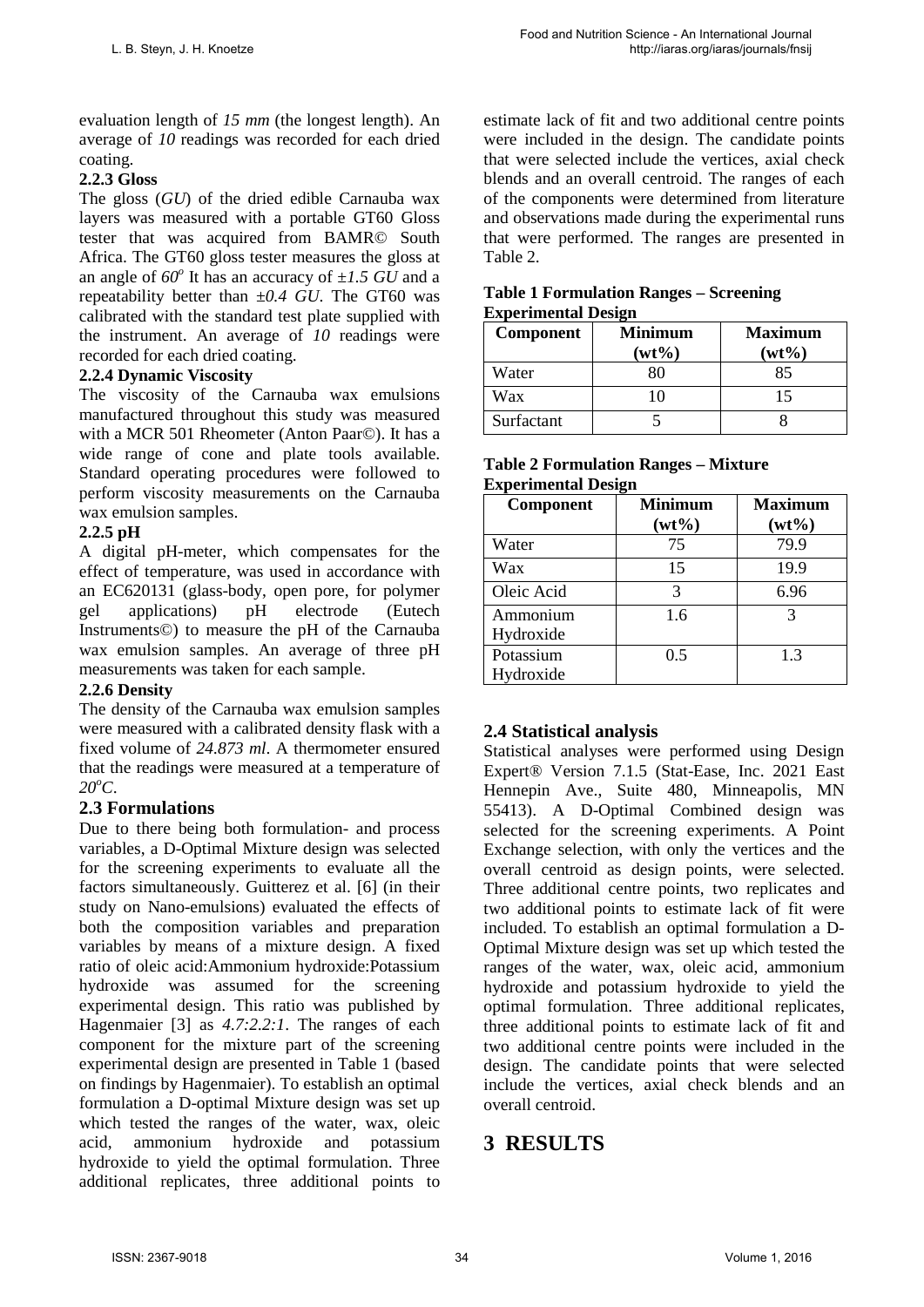# **3.1 Screening Experimental Design: Particle Size-, Roughness- and Gloss Data**

There is a significant difference between the particle sizes recorded by means of the volume of the particles (volume distribution), as it travels through the laser while it is analysed, and the particle size converted to the number- and area (surface area) distribution, by means of mathematical models. Volume distributions are very sensitive to the appearance of a few large particles due to their large volume. Conversely, number distributions are very sensitive to the appearance of fine particles (Saturn DigiSizer 5200 2000). There is also a significant difference between the medianand mean of a particle size data set. Median in statistics and probability theory is defined as the number separating the higher half of a data sample (population or probability distribution) from the lower half, thus it is the middle point of a number set (*D50*) (Stat-Ease 2010). The mean is defined as the sum of a collection of numbers (data sample, population or probability distribution) divided by the number of numbers in the collection (Stat-Ease 2010). With this in mind the particle size data was collected and analysed with Design Expert®.

The particle diameter sizes achieved with each screening experimental run for the volume-, area- and number distributions (showing both the median- and mean particle sizes) are presented in Figure 2. A secondary X-axis was included to present all three data sets (volume-, area- and number) more accurately. Initial analyses of the particle size and –distribution data indicated that there are a significant amount of outlier large particles in the samples. This is clearly visible in Figure 2 when comparing the mean and median calculated particle data sets.

Roughness- and gloss measurements were recorded for each dried sample obtained from the screening experiments. The roughness- and gloss results are presented in Figure 3. Both the roughness- and gloss data were sorted from high-tolow and low-to-high, respectively. In addition the volume mean particle size data was included to present a comprehensive representation of the data. The roughness- and gloss data was entered into the screening experimental design and analyzed with Design Expert®. Dynamic viscosity, density and pH measurements were recorded for confirmation purposes only. All samples obtained throughout this study fell within the ranges published in literature and material information sheets supplied by edible coatings manufacturers.





**Figure 2 Particle Size Data (volume-, area- and number particle size data) for all Screening experiments**



**Figure 3 Roughness- and Gloss Data compared to the Volume Mean Particle Size Data**

With the roughness model the significant process parameters were identified as the Temperature [*<sup>o</sup> C*] and the Stirrer Speed [*rpm*]. From the results obtained during the particle size data analysis, it was concluded that the model derived from the volume mean particle size data set was the most appropriate model to use. This is supported by the fact that large particles are taken into account, thus it is a more accurate representation of the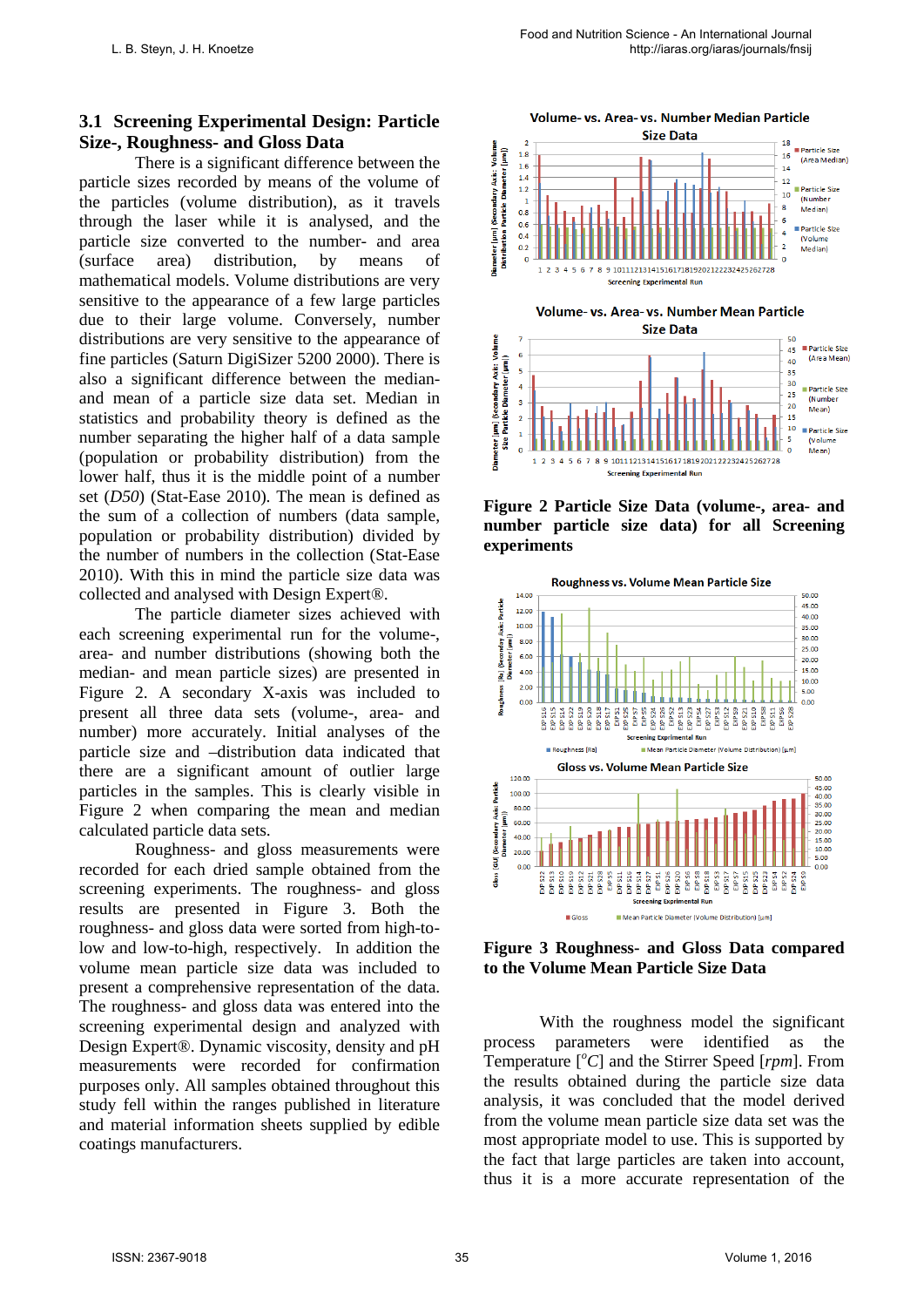design space. The trends obtained with the volume mean particle size model were all supported by literature. The significant process parameters of the particle size model were identified as the High Shear Time Interval [*min*] and the Cooling Rate [*-1, 0, 1*].Finally, the significant process parameters of the gloss model were identified as the HSH Speed [*rpm*] and the High Shear Time Interval [*min*].

# **3.2 Mixture Experimental Design: Particle Size-, Roughness- and Gloss Data**

Once the data from the screening experiments were analysed with Design Expert©, it was concluded that the optimum formulation did not fall within the ranges of the components (%water, %wax and %surfactant).This was as a result of the oleic acid, ammonium hydroxide and potassium hydroxide being fixed at a certain ratio obtained from literature, which was not necessarily the optimal ratio for the specific experimental setup (bench scale pilot plant) that was used during this study. A D-Optimal mixture design was set up to determine the optimal formula. The process parameters were fixed at the optimum settings obtained during the screening experimental phase.

Once all the particle size data were entered into the mixture experimental design in Design Expert© it was found that the linear models were not statistically significant (*p>0.05*) for the volume-, area- and number particle size data sets. This applied to both the mean and median particle size data sets. As a result, reduced quadratic models were fitted to all six particle size data sets. The results indicated that the reduced quadratic model of the Area Median particle size data set was the only model that was statistically significant (*p<0.05*). In addition both the roughness and gloss data resulted in statistically insignificant models. The area median particle size model and actual particle size values, at a water content of *75 wt%*, are presented in Figure 4.

# **3.3 Optimization**

The screening experimental design was optimized in according to three different response outputs. They are a target response output, a minimizing response output and a step response output. The screening experimental data (particle size, roughness and gloss data models) were optimized to minimize the particle size and roughness, while increasing the gloss (identified as favorable characteristics of edible wax coatings according to literature  $[6]$ ,  $[7]$ ,  $[8]$ ,  $[9]$ ,  $[10]$ . The final optimized process parameters settings are presented in Table 3.



**Figure 4 Area Median Particle Size Model compared to Actual Values obtained**

| <b>Process Parameter</b>        | <b>Setting</b> |
|---------------------------------|----------------|
| <b>Stirrer Speed [rpm]</b>      | 800            |
| <b>HSH</b> Speed [rpm]          | 6800           |
| <b>HS Time Interval [min]</b>   | 10             |
| Cooling Rate [-1/0/1]           |                |
| <b>Inverting Phase AR [I/h]</b> | 3              |
| Temperature $[°C]$              |                |

| <b>Table 3 Optimized Process Parameter Settings</b> |
|-----------------------------------------------------|
|-----------------------------------------------------|

Due to area median particle size being the only model that was statistically significant  $(p<0.05)$ , the mixture design space was optimized by minimizing the particle size only. The same three<br>response outputs used for the screening response outputs used for the screening experimental design space were used to optimize the mixture experimental design space. The optimized formulation was identified as; *75.3 wt%* Water, *15.8 wt%* Carnauba wax, *6.3 wt%* Oleic acid, *0.6 wt%* Potassium hydroxide and *2 wt%* Ammonium hydroxide. A confirmation run was performed and the results are presented in Figure 5.

# **4 DISCUSSION**

# **4.1 Screening Experimental Design: Particle Size-, Roughness and Gloss Data**

Initial analyses of the particle size and –distribution data revealed that there are a significant amount of outlier large particles in the samples, as seen in Figure 2. As previously mentioned, the volume distributions are very sensitive to the appearance of a few large particles due to their large volume. Conversely, number distributions are very sensitive to the appearance of fine particles.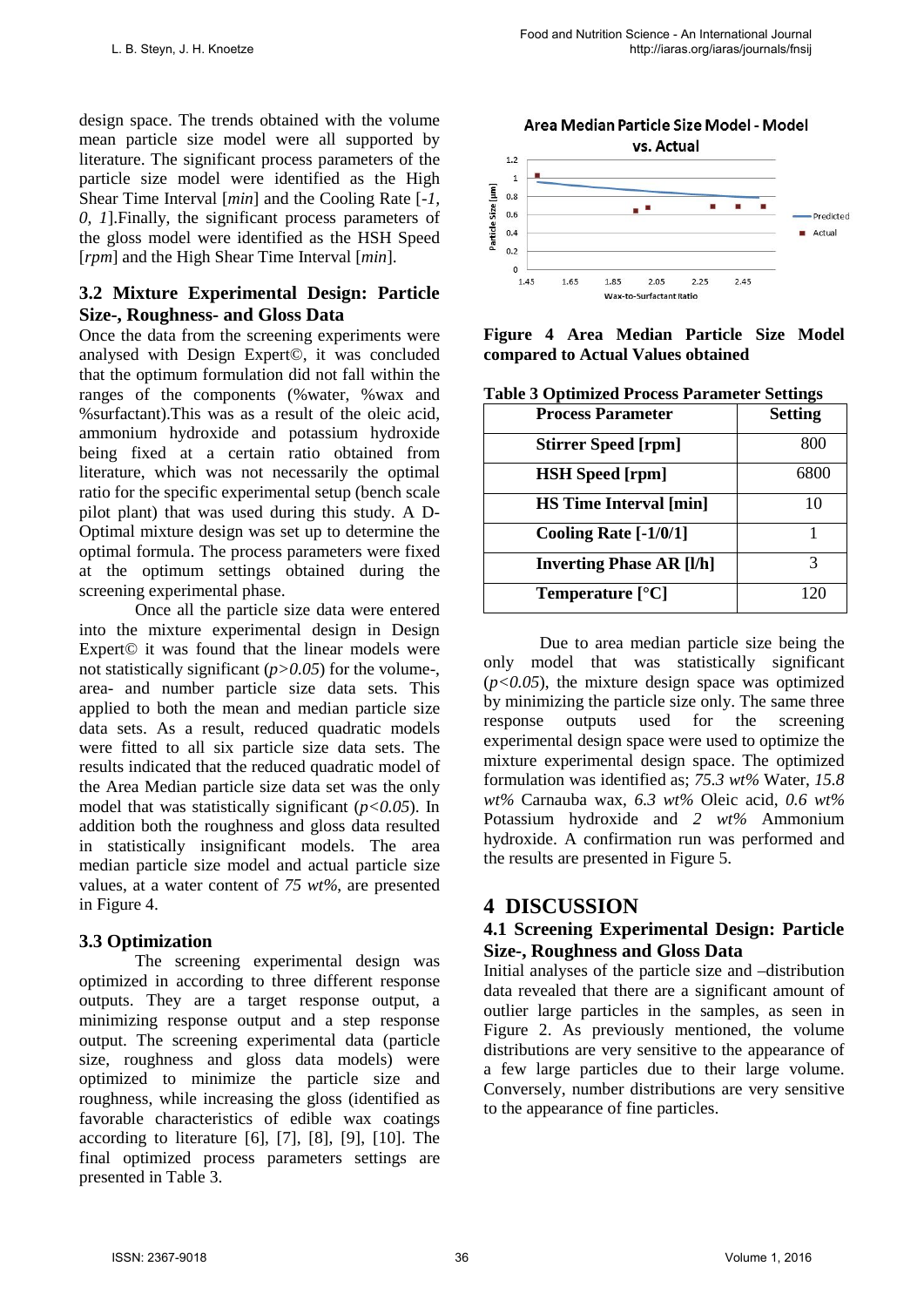

**Figure 5 Optimized Formulation Particle Size Results**

When comparing the mean- to the mediandata sets in Figure 2, it is noted that the larger particles present in the samples are more significant with the mean- calculations than with the mediancalculations. This confirms that the volume mean particle data set takes into account the larger particles and is a more accurate and true representation of the average particle size and – distribution of the emulsions obtained during the screening experiments. In addition, the trends obtained during the screening experimental phase were supported by literature. From the statistical modelling it was concluded that at a favourable low wax-to-surfactant ratio, the particle size decreases with an increase in the cooling rate. This trend is in agreement with Li et al. [11] who established in their study on the formation of paraffin wax emulsions, that increasing the emulsification temperature and cooling rate improves emulsion properties, i.e. it results in a smaller particle size [11]. In addition, the particle size decreases with a decrease in the high shear time interval. McClements [12] stated in his study on nanoemulsions that the particle size can be reduced by increasing the intensity or duration of homogenization. Adler-Nissen et al. [13] agreed with McClements conclusion in that there must be enough time given for a stable interface to form around the drops during the emulsification processes. The significant process parameters for the particle size model were identified as the High Shear Time Interval [*min*] and the Cooling Rate [*-1, 0, 1*].

The roughness- and gloss data were analyzed with Design Expert®. Both the roughnessand gloss data model is statistical significant (*p<0.05*). The roughness model indicated that the roughness decreases with an increase in the emulsification temperature. This is expected since an increase in the emulsification temperature results in a decrease in the particle size of the emulsion [11], [14]. It was also noted that at a favourable low wax-to-surfactant ratio, an increase in the stirring speed results in a decrease in the roughness. This finding is indirectly supported by McClements [12] who concluded that an increase in the intensity or duration of the energy input (stirring speed or high shear homogenizing speed) of an emulsification system results in a decrease in particle size, which indirectly will result in a decrease in the roughness. The significant process parameters of the roughness model were identified as the Temperature [*<sup>o</sup> C*] and the Stirrer Speed [*rpm*]. The gloss model showed that at a low wax-to-surfactant ratio, the gloss increases with an increase in the high shear homogenizing speed. This is expected since an increase in the energy input (stirring speed or high shear homogenizing speed) results in a decrease in the particle size, which in return lowers the turbidity of the emulsion and will result in a clearer and more glossier (reflective) dried coating [4], [12], [15], [16]. In addition it was also noted that an increase in the high shear time interval decreases the gloss of the dried coatings. This could possibly be due to the wax being burnt as a result of being exposed to heating for a longer period of time. The burnt wax forms a more turbid emulsion and a less glossy dried coating. The significant process parameters of the gloss model were identified as the HSH Speed [*rpm*] and the High Shear Time Interval [*min*].

## **4.2 Mixture Experimental Design: Particle Size-, Roughness- and Gloss Data**

The area median particle size model was the only statistically significant (*p>0.05*) model in the mixture experimental design. One of the trends that were identified was a clear increase in the particle size with a decrease in the oleic acid content. Thus a decrease in the surfactant content results in an increase in the particle size as supported by literature [4], [12],[16],[17]. When examining Figure 4 it is noted that the model is a fairly good representation of the design space. It should be kept in mind that the water content was kept at *75 wt%*. The area median particle size model was used for optimization purposes.

# **4.3 Optimization**

The screening experimental design space was optimized according to three different response outputs. The final optimized process parameter settings are presented in *Table 3*. A maximum desirability of *0.93* was achieved. All three response outputs yielded similar results with the exception being the cooling rate. The variation in the cooling rate could be due to it not being a significant process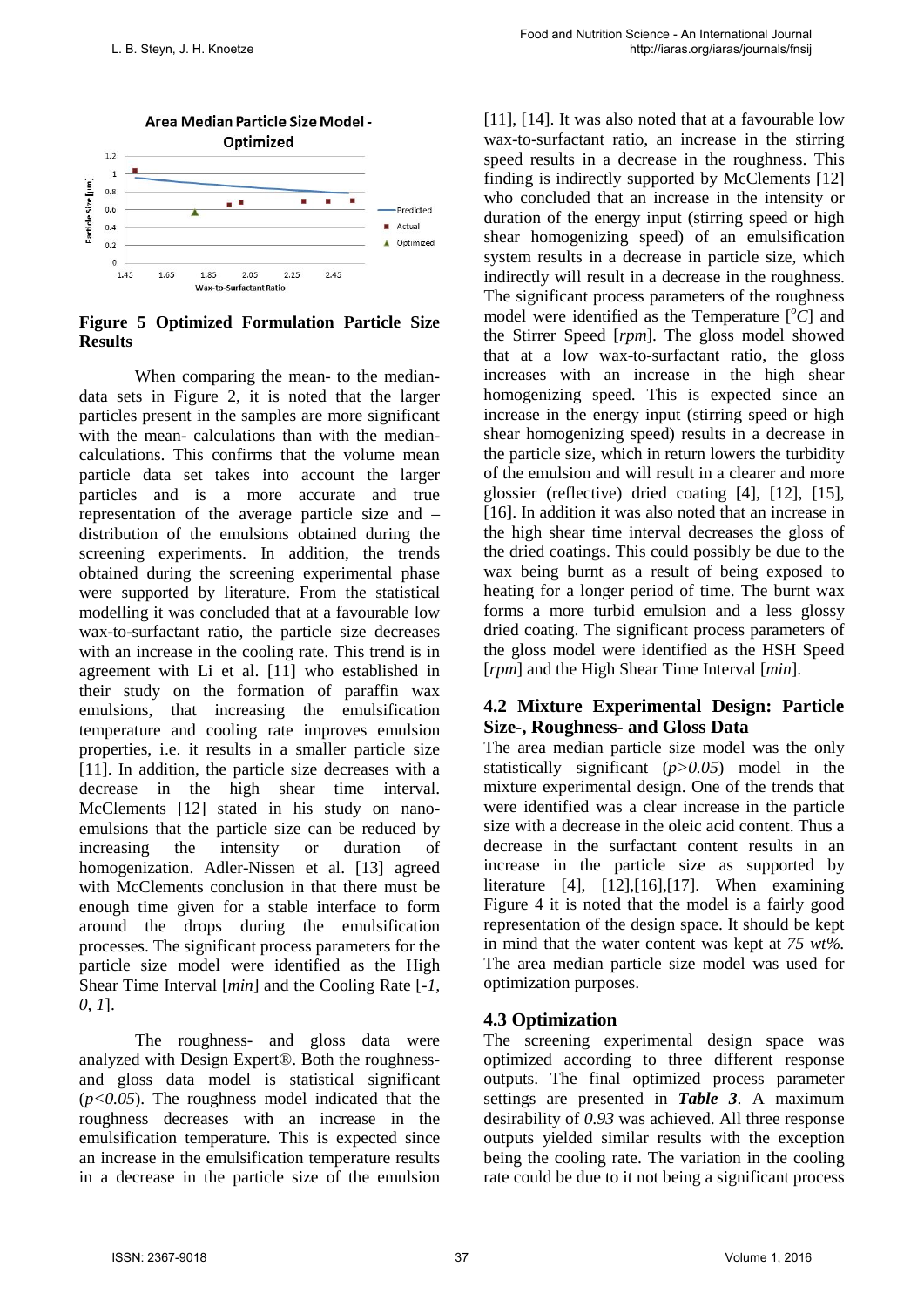factor. For this reason the cooling rate was not seen as a significant process parameter and was kept at *1* for the formulation experimental phase. The optimized process parameters were fixed on the values presented in **Table 3** for the mixture experiments.

The same three response outputs used for the optimization for the screening experimental design space were used for the mixture experimental design space. Due to area median particle size being the only model that was statistically significant  $(p<0.05)$ , the mixture design space was optimized by minimizing the particle size only. The final optimized formulation, which was identified as *75.3 wt%* Water, *15.8 wt%* Carnauba wax, *6.3 wt%* Oleic acid, *0.6 wt%* Potassium hydroxide and *2 wt%* Ammonium hydroxide, was confirmed with an additional experiment. When examining Figure 5 it is clear that the confirmation run yielded the smallest overall particle size [*0.576 um*]. The roughness and gloss were measured and found to be *0.11 Ra* (*STD DEV = 0.021*) and *109.8 GU* (*STD*   $DEV = 0.789$ , respectively. Both the roughness and gloss values are overall optimums (the roughness a minimum and the gloss a maximum) for the screening- and mixture experimental phases. An overall optimum has thus been achieved.

# **5 CONCLUSIONS**

The significant process parameters of a specific edible Carnauba wax coating were identified by performing screening experiments. Once the significant process parameters were identified, the screening experimental design space was optimized to yield a favorable final product (minimizing the particle size and roughness while maximizing the gloss). The significant process parameters with their optimized settings are; the Stirrer Speed [*800 rpm*], the High Shear Homogenizing Speed [*6800 rpm*], the High Shear Time Interval [*10 min*] and the Temperature [120°C]. A D-Optimal Mixture design was performed to optimize the edible Carnauba wax coating formulation. The optimized formulation was identified as; *75.3 wt%* Water, *15.8 wt%* Carnauba wax, *6.3 wt%* Oleic acid, *0.6 wt%* Potassium hydroxide and *2 wt%* Ammonium hydroxide. A confirmation run confirmed the formulation by resulting in the smallest overall particle size achieved [*0.576 um*]. The roughness and gloss were also measured and found to be *0.11 Ra* (*STD DEV = 0.021*) and *109.8 GU* (*STD DEV = 0.789*), respectively (a minimum for the roughness and maximum for the gloss). A Composite experimental design can be used to optimize the process

parameters by using the identified significant process parameters and optimized formulation. These findings can aid in the advancement of future applications of edible coatings in the food industry.

### **Acknowledgements**

The National Research Foundation (NRF) of South Africa and Stellenbosch University are thanked for their financial support. The inputs of Dr JP Theron and Dr D De Wet-Roos are also acknowledged. Any opinion, findings and conclusions or recommendations expressed in this material are those of the author(s) and, therefore, the NRF and Stellenbosch University do not accept any liability in regard thereto.

## *References*

- [1] Hagenmaier, R.D. & Baker, R.A. "Wax microemulsions and emulsions as citrus coatings", *Journal of Agricultural and Food Chemistry,* vol. 42, no. 4, 1994, pp. 899-902
- [2] Griffin, W.C. *Emulsions.* Atlas Powder Co, US Patent 2380166 A. 1945.
- [3] Hagenmaier, R.D. , "Fruit coatings containing ammonia instead of morpholine.". U.S. Citrus and Subtropical Products Laboratory. 2004.
- [4] Gusman, S. , *A study of carnauba wax emulsions.* Massachusetts Institute of Technology. 1947.
- [5] Hagenmaier, R.D. , "Wax microemulsion formulations used as fruit coatings", *PROCEEDINGS-FLORIDA STATE HORTICULTURAL SOCIETY.* FLORIDA STATE HORTICULTURAL SOCIETY, 1998, pp. 251.
- [6] Gutiérrez, J.M., González, C., Maestro, A., Solè, I., Pey, C.M. & Nolla, J., "Nanoemulsions: New applications and optimization of their preparation", *Current Opinion in Colloid & Interface Science,* vol. 13, no. 4, 2008, pp. 245-251.
- [7] Berkman, S. & Egloff, G. , "EMULSIONS AND FOAMS". Reinhold Publishing Corporation. 1941.
- [8] Trezza, T. & Krochta, J. , "Specular reflection, gloss, roughness and surface heterogeneity of biopolymer coatings", *Journal of Applied Polymer Science,* vol. 79, no. 12, 2001, pp. 2221-2229.
- [9] Lin, D. & Zhao, Y., "Innovations in the development and application of edible coatings for fresh and minimally processed fruits and vegetables", *Comprehensive Reviews in Food Science and Food Safety,* vol. 6, no. 3, 2007, pp. 60-75.